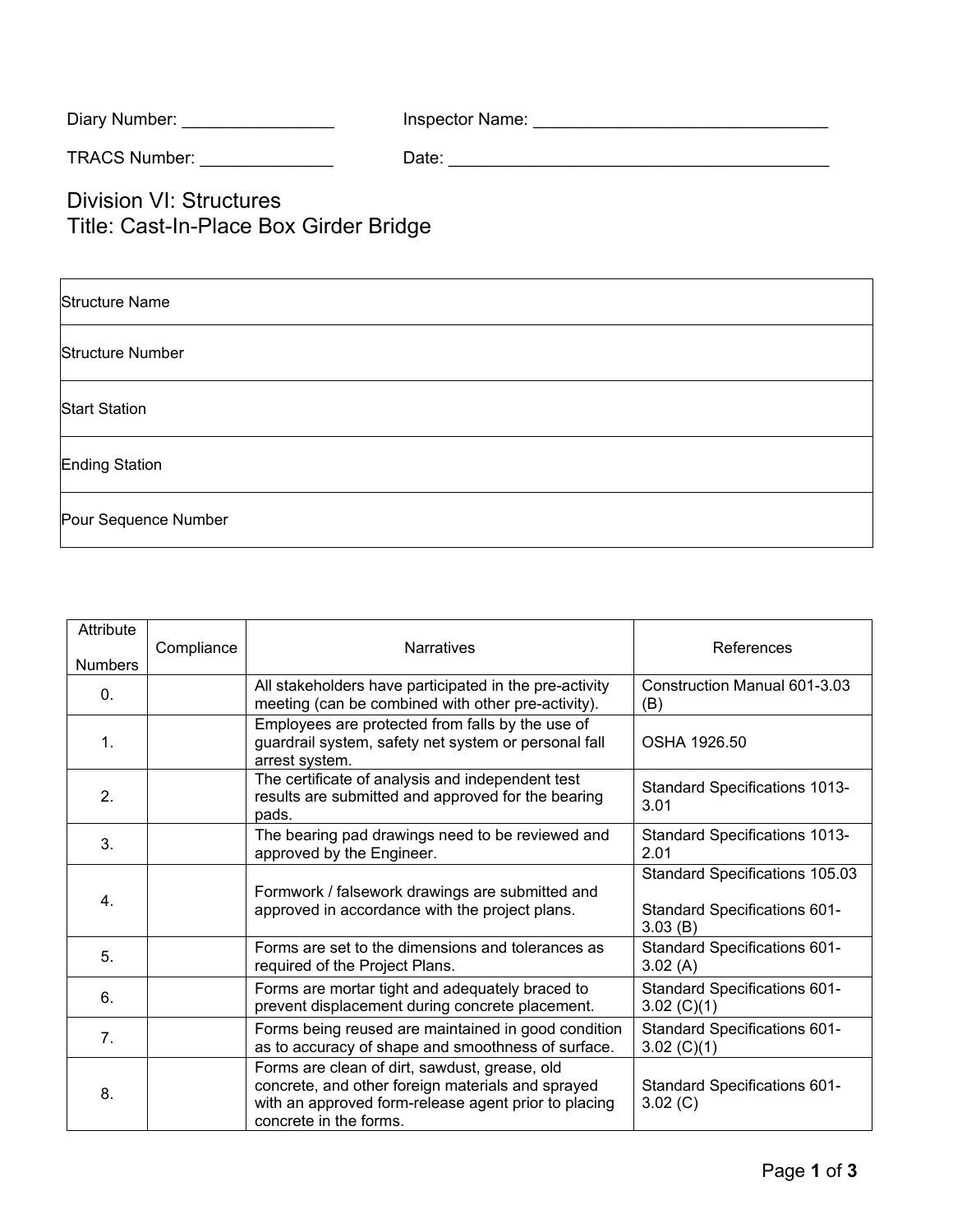| 9.  | Proper size chamfer is placed in the proper location<br>in accordance with the project plans.                                                                                                                                               | <b>Standard Specifications 601-</b><br>3.02 $(C)(1)$ |
|-----|---------------------------------------------------------------------------------------------------------------------------------------------------------------------------------------------------------------------------------------------|------------------------------------------------------|
| 10. | The sequence of concrete placement is being<br>followed as shown on the project plans or as<br>approved by the Engineer.                                                                                                                    | Standard Specifications 601-<br>3.03(A)              |
| 11. | Cast in place cross sectional dimensional tolerances<br>of slabs and wall thickness are -1/8" to +1/4".                                                                                                                                     | <b>Standard Specifications 601-</b><br>4.02 $(A)(2)$ |
| 12. | Girder bearing seat deviation from the required<br>elevation is -1/4 inch to $+1/8$ inch.                                                                                                                                                   | <b>Standard Specifications 601-</b><br>4.02 $(A)(7)$ |
| 13. | Girder bearing seat deviation from the plane surface<br>is 1/8 inch in 10 feet.                                                                                                                                                             | Standard Specifications 601-<br>4.02 $(A)(7)$        |
| 14. | Cast in place concrete box girder and intermediate<br>diaphragms deviate in overall depth +1/4 inch to -1/8<br>inch.                                                                                                                        | <b>Standard Specifications 601-</b><br>4.02 $(A)$    |
| 15. | Cast in place concrete box girder and intermediate<br>diaphragms deviate in slab and wall thickness +1/4<br>inch to - 1/8 inch.                                                                                                             | <b>Standard Specifications 601-</b><br>4.02 $(A)(8)$ |
| 16. | All required utilities in the cast-in-place box girder<br>(under deck lighting, utilities, sleeves, sign supports,<br>FMS conduits) are embedded as seen on the project<br>plans or in approved shop drawings prior to placing<br>concrete. | <b>Standard Specifications 601-</b><br>3.03(A)       |
| 17. | Immediately prior to concrete placement, the forms<br>and reinforcing steel are sprinkled with cool water<br>(required for air temperatures above 90° degrees F,<br>but recommended for all temperatures above<br>freezing).                | <b>Standard Specifications 1006-</b><br>5.02         |
| 18. | The rate of concrete placement conforms to the<br>requirements.                                                                                                                                                                             | Standard Specifications 601-<br>3.03(A)              |
| 19. | Care is taken in form removal so not to scar, deface,<br>or damage the concrete.                                                                                                                                                            | <b>Standard Specifications 601-</b><br>3.02(D)       |
| 20. | Vertical restrainers are in the correct position,<br>location, dimension, and orientation in accordance<br>with the project plans.                                                                                                          | <b>Standard Specifications 601-</b><br>3.09(C)       |
| 21. | The 3/4 inch expansion restrainer cable is securely<br>attached to the inside of the structure steel tube with<br>rebar tie wire as shown in the project plans.                                                                             | Plans                                                |
| 22. | Vertical restrainers (fixed or expansion) are<br>supported and held at the top by an 18 inch #11<br>rebar.                                                                                                                                  | <b>Standard Specifications 601-</b><br>3.09          |
| 23. | Joint materials are placed between the abutment and<br>superstructure in accordance with the project plans.                                                                                                                                 | Plans                                                |
| 24. | Bearing pads meet the dimensions on the project<br>plans.                                                                                                                                                                                   | Plans                                                |
| 25. | Bearing pads are stored so that they are protected<br>from damage from weather, handling and normal<br>hazards.                                                                                                                             | <b>Standard Specifications 1013-</b><br>2.01         |
| 26. | When bearing pads are installed, they are clean and<br>free of all foreign substances.                                                                                                                                                      | <b>Standard Specifications 1013-</b><br>2.01         |
| 27. | Drainage openings, through the diaphragms and<br>bottom slabs are placed and constructed in<br>accordance with the project plans.                                                                                                           | Plans                                                |